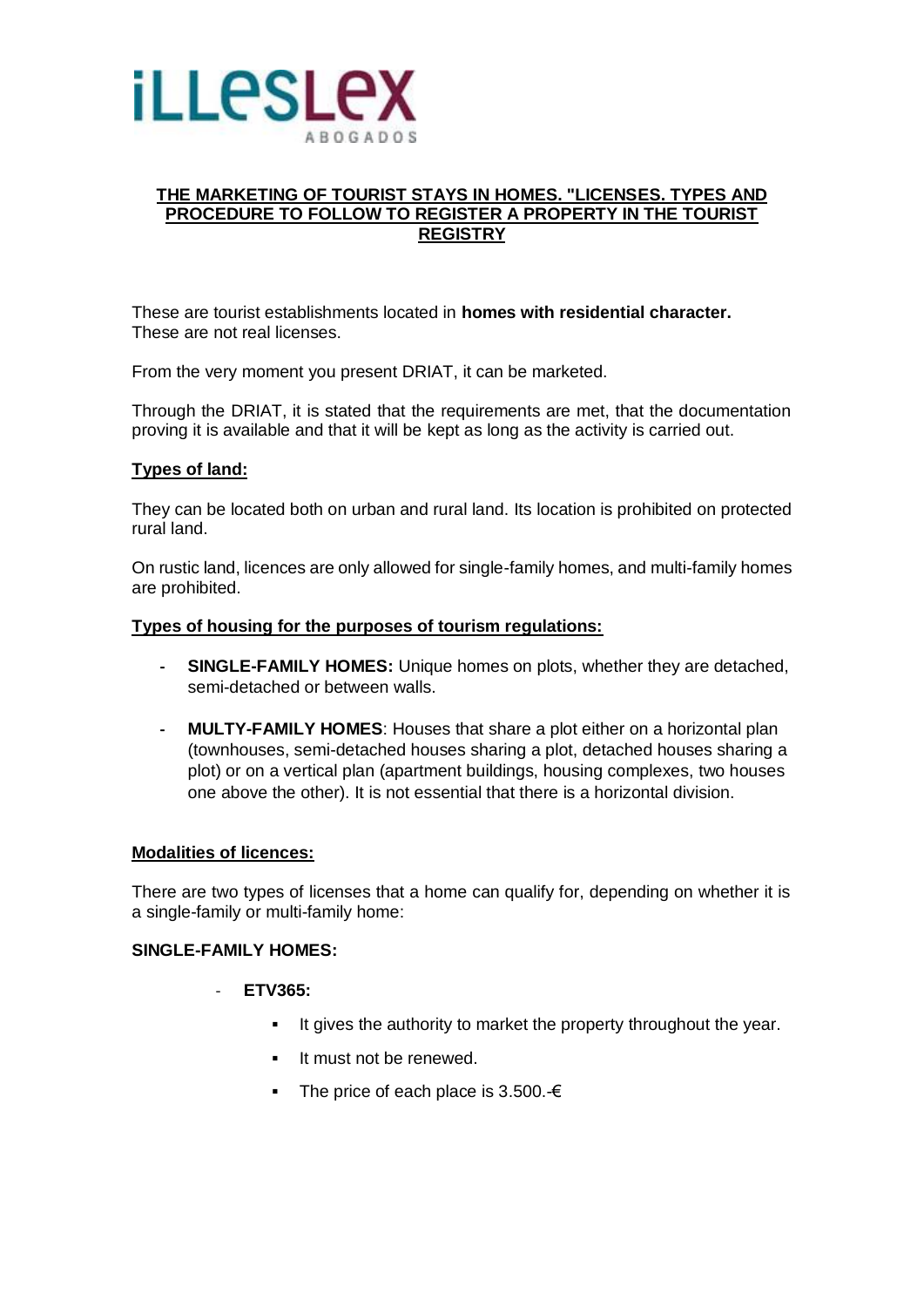

- The places are acquired in property.
- The places can be sold

### - **ETV60:**

- It gives the authority to market the property for two months a year.
- These must be full months.
- Only one of these months can be July or August, and both months cannot be chosen together.
- The marketing months can be changed every year. The price of each place is 291,67.-€
- The duration of the licence is 5 years, and it must be renewed after this period, paying the full price of the places acquired.
- This modality can only be chosen when the owner of the home is a natural person and is registered in the same.

### **MULTY-FAMILY-HOMES:**

-

# - **ETVPL365:**

- It allows the marketing of the property all year round.
- The price of the seats is 875 euros per place.
- The duration of the licence is 5 years
- It must be renewed after this period, paying the full price of the places purchased.
- It requires the authorization of the neighbour or neighbours.
- If the authorization of the neighbours is revoked, it must cease to be marketed within one year of the revocation.
- The places cannot be transferred or sold.
- **ETVPL60:** The same as ETV365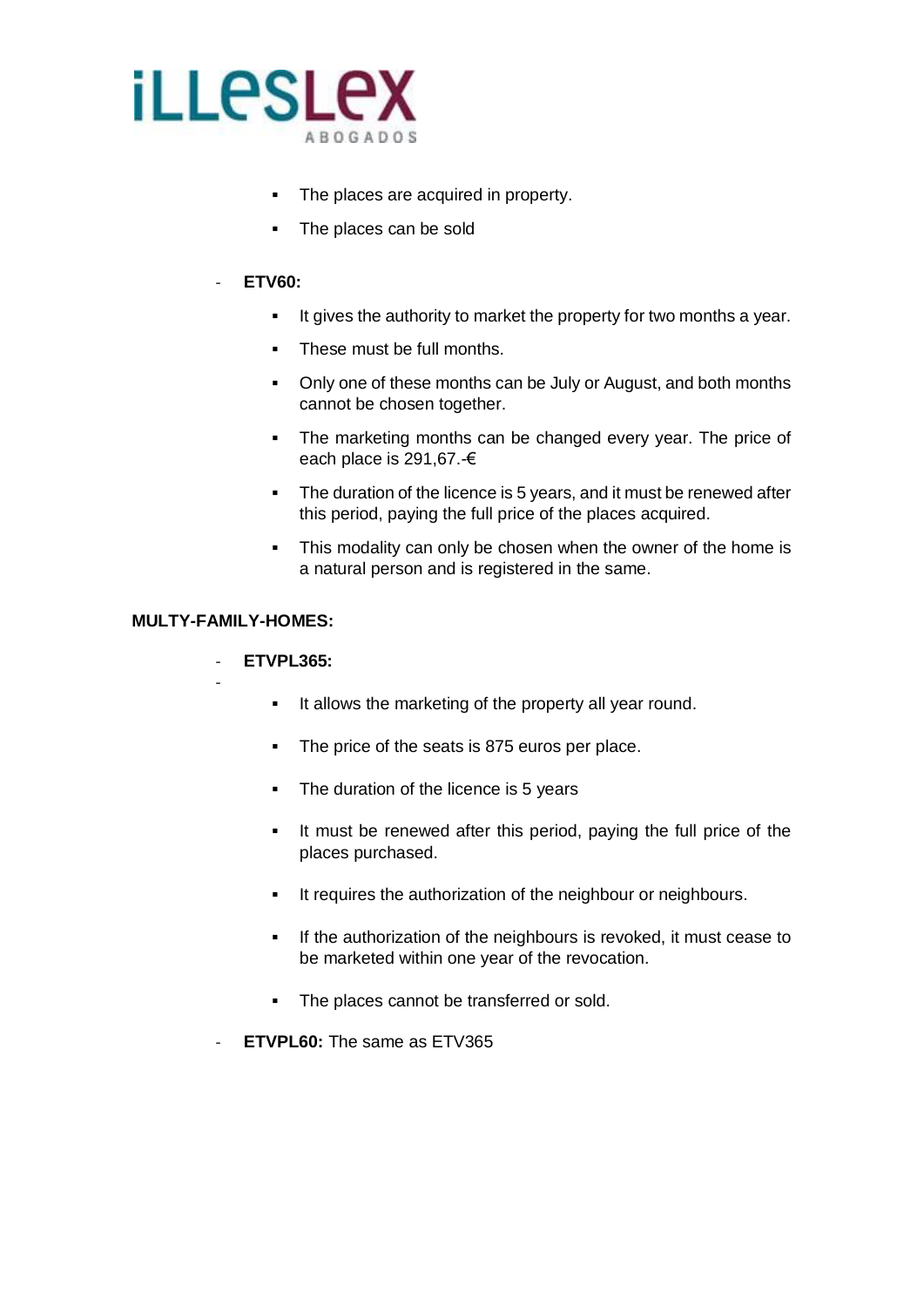

### **Essential requirements:**

Con carácter general, los requisitos que debe cumplir un inmueble para poder obtener licencia son los siguientes: In general, the requirements that a property must meet in order to obtain the license are as follows:

- **1)** That they are located in a **suitable area.**
- **2)** That no firm administrative sanction has been imposed **for a serious or very serious urban infraction, except for the legalisation of work carried out without a licence.**
- **3)** That the home is **not located on protected rural land.**
- 4) **That the home is at least 5 years old.** In addition, the use during that time must have been private residential.
- **5) That the owner is not the owner of 3 or more homes with tourist licenses.**
- **6) That there is a occupancy certificate in force.**
- 7) Only homes with at least **one bathroom for every four people** may be marketed. In the case of places that exceed the number of four or multiples of four, a new bathroom is already required.
- **8)** Houses marketed for tourism purposes **must have individual meters for supplies (electricity, water, gas)** provided that they are supplied by a public network.
- **9)** If it is a MULTI-FAMILY dwelling (subject to horizontal property or not), **the authorisation of the community of owners or of/and the neighbours is necessary.**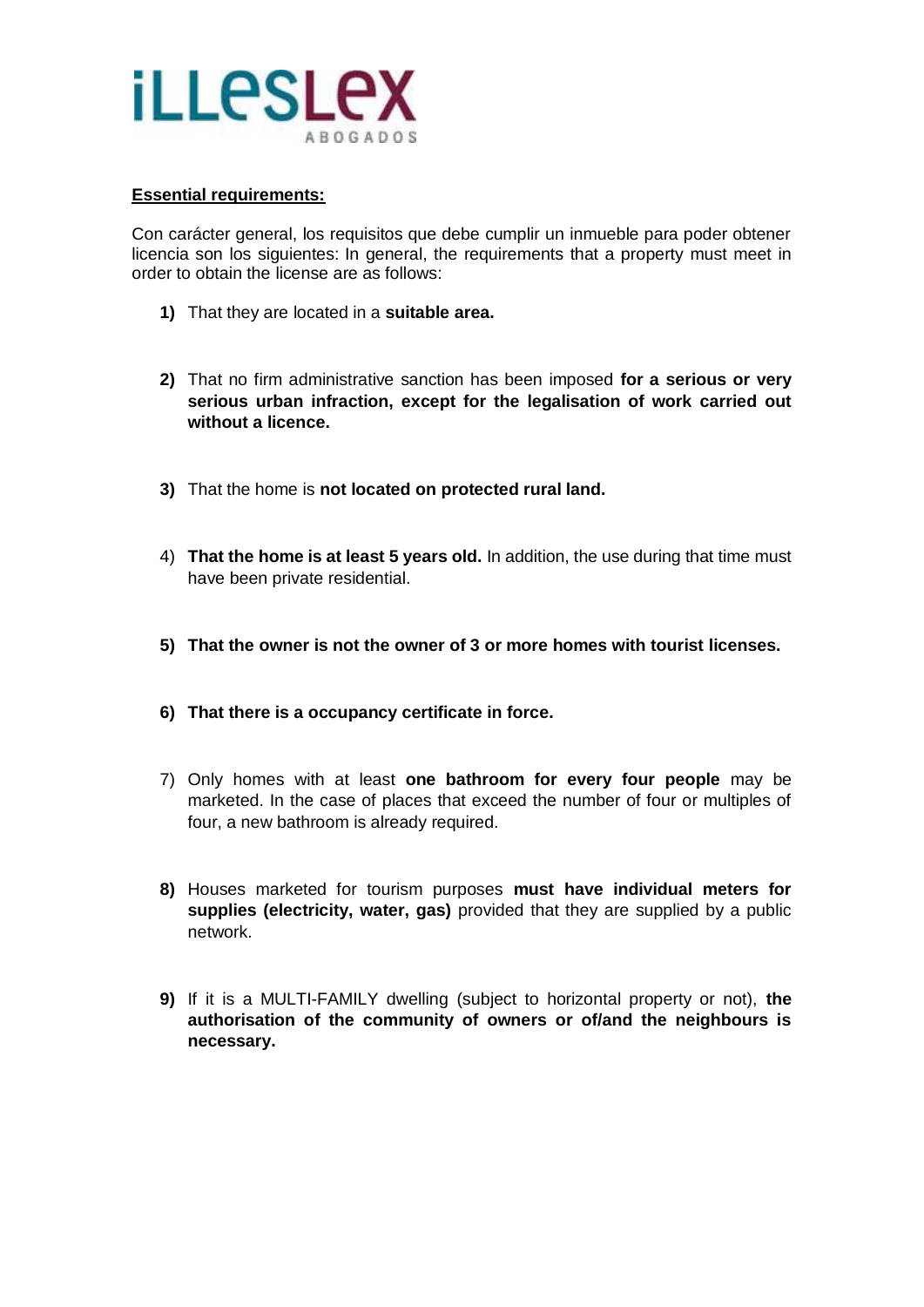

- **10) If you opt for the permanent home mode (ETV60 or ETVPL60), you must provide a census certificate (certificado de empadronamiento).**
- **11) Before proceeding to its commercialisation, an insurance policy should be taken out for the amount of 300,000 Euros with a maximum excess of 600 Euros per claim that covers the civil responsibility for the corporal and material damages that the users of the homes can suffer during their stay.**
- **12) For multi-family dwellings, an energy certification of F for dwellings prior to 31st December 2007 is required. For subsequent ones: qualifiction D.**

**BEING SINGLE-FAMILY HOMES:** In addition to the above requirements, the following must be observed:

The houses that are registered to market tourist stays must ensure the preservation of the traditional landscape and must comply with the minimum quality conditions. As for energy efficiency measures in single-family homes, these must meet the following conditions:

- Dispose of heating and/or cooling appliances with a minimum energy efficiency of A or equivalent.
- Dispose of a **minimum energy rating** of class C in buildings legally existing on 31 December 2007 (the housing is from 1976) and class B in subsequent buildings. This requirement is not applicable to dwellings legally excluded from the energy certification procedure and those of traditional construction prior to 1956.
- Dispose of a system for generating domestic hot water (DHW) by means of solar panels, whenever technically and normatively possible, or with other alternative renewable energy installations. Existing homes on 31 December 2007 must have a minimum of 50% of domestic hot water generation with renewable energies and homes built after that date must have a minimum of 70%.
- Dispose of an approved electrical outlet for recharging emission-free vehicles or justify the existence of a public access recharging point within a 500 metre radius.